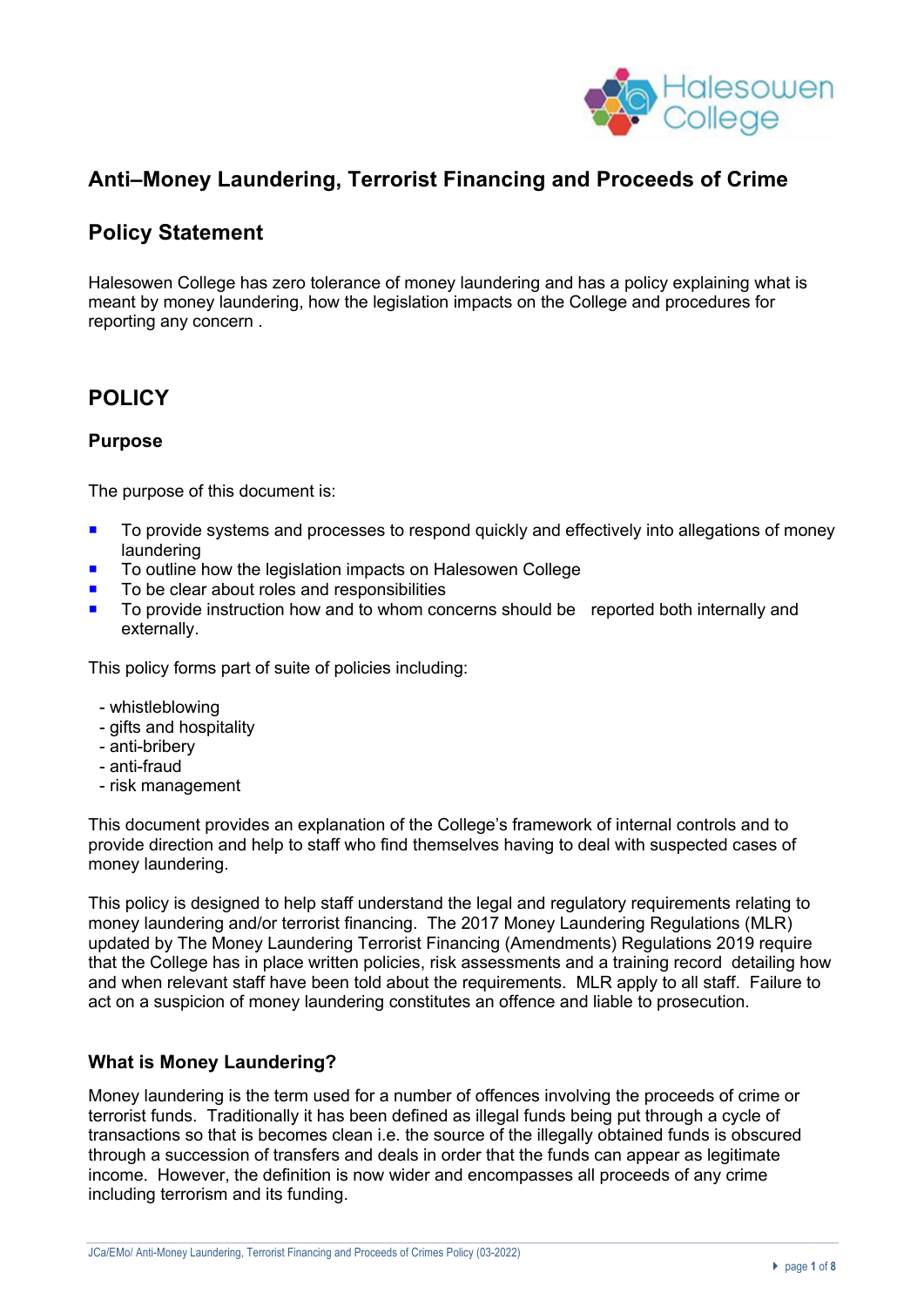The following acts constitute money laundering:

- **Concealing, disguising, converting, transferring or removing (from the UK) criminal property.**
- **Becoming concerned in an arrangement in which someone knowingly (or suspects) facilitates** the acquisition, retention, use or control of criminal property by or on behalf of another person.
- Acquiring, using or processing criminal property.<sup>1</sup>

'Criminal property' is defined very widely in the law relating to money laundering. It includes the proceeds of crime irrespective of the value of money involved. It is not a term exclusive to large scale organised crime.

There are three internationally recognised phases to money laundering:

- § Placement
- § Layering
- Integration

Placement occurs when the cash generated from crime is placed into the financial system or used to purchase goods. This is the point at which the proceeds of crime are most apparent and therefore most at risk of detection. Those seeking to place dirty money might therefore target deposit-takers such as banks and building societies or cash businesses such as money service businesses or dealers in high value goods.

Layering is where the dirty money passes through a series of transactions in order to obscure the origin of the proceeds. These transactions may involve different entities, such as companies, public sector organisations and trusts.

Once the original source of funds has been obscured the final stage of the process is for the dirty money to reappear as legitimate funds. This is known as integration. The criminal is subsequently free to enjoy the proceeds of crime with much less fear that they will be identified as criminal funds. Launderers may break down large values of cash into amounts that fall below the query limit.

It is also an offence to tip-off a suspect either directly or indirectly and/or do something to prejudice an investigation.

#### **Legislation**

The Proceeds of Crime Act 2002 (PCA) criminalised money laundering. The Money Laundering, Terrorist Financing and Transfer of Funds Regulations 2017 are measures to restrict the opportunities for money laundering by placing obligations on those involved in 'relevant businesses' to establish procedures reporting systems and record keeping to reduce the likelihood of financial irregularity. It is a criminal offence to obtain, conceal, handle, retain or invest assets which are known or suspected to be proceeds of criminal activity (as defined in the UK) regardless of the country of that activity, even if the activity was not an offence in that country.

The Terrorism Act 2000 relates to the proceeds of terrorism, terrorist financing, and terrorist activity. It makes it an offence of money laundering to become concerned in any arrangements relating to the retention or control of property likely to be used for the purposes of terrorism or resulting from acts of terrorism.

All individuals in the UK have an obligation to report to the police where they have a belief or suspicion about:

- $\blacksquare$  the financing of terrorism, or
- the proceeds from terrorism, and

<sup>&</sup>lt;sup>1</sup> As defined in The Proceeds of Crime Act 2002 section 327, 328 and 329.

JCa/EMo/ Anti-Money Laundering, Terrorist Financing and Proceeds of Crimes Policy (03-2022)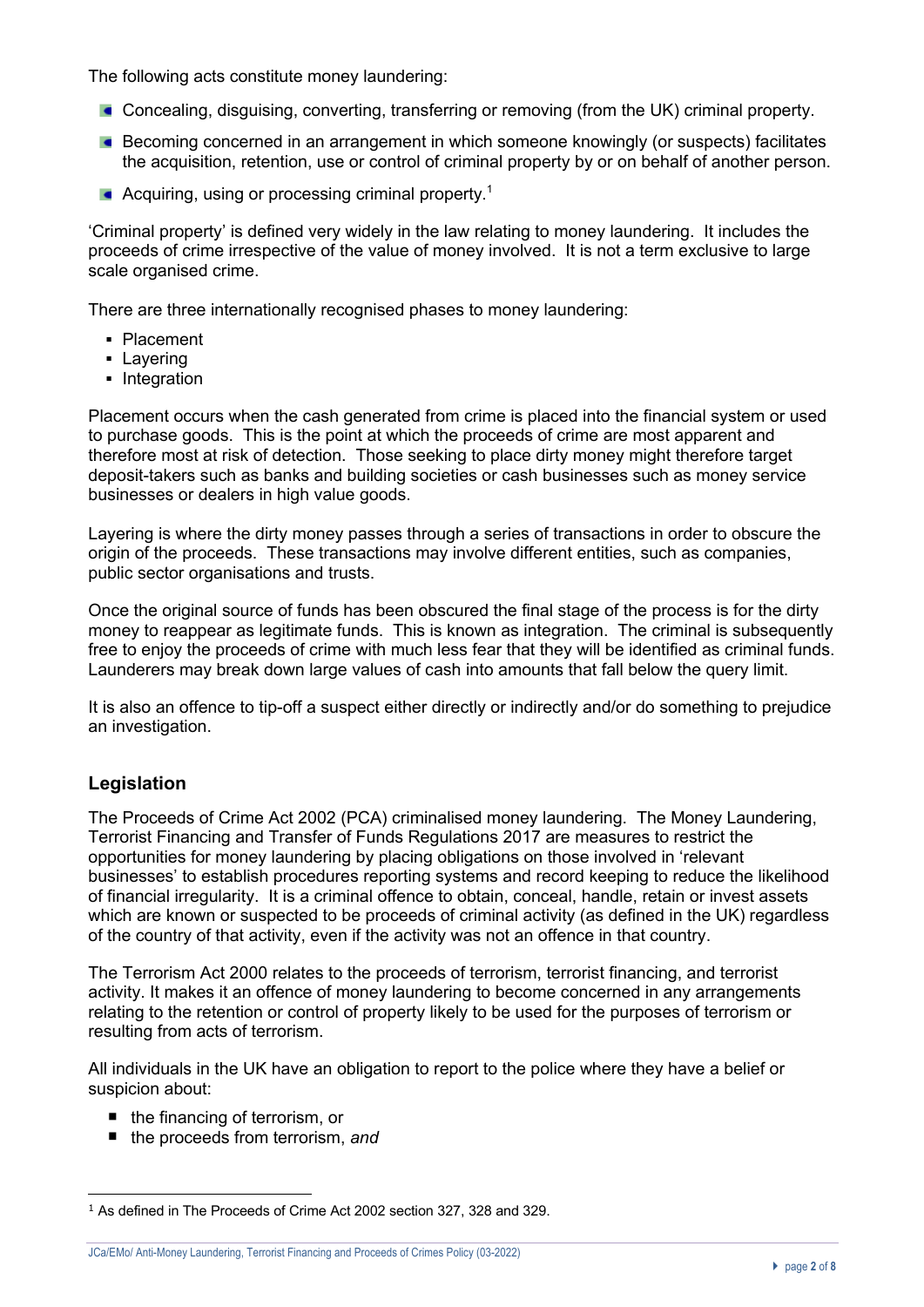■ it relates to information that came to them in the course of a trade, profession, business or employment.

Other offences under the legislation include:

- 'tipping off' (disclosure to the person suspected of a suspicious transaction or to anyone else, except the law enforcement agencies).
- 'failure to report' drug trafficking and terrorist activity (failure to report information to the law enforcement agencies when knowledge or suspicion of money laundering from drug trafficking or terrorist activities has been obtained).
- 'failure to report' (failure to report information to the law enforcement agencies when knowledge or suspicion of money laundering from other criminal activity has been obtained).
- 'assisting money laundering' (failure to report information to the law enforcement agencies when knowledge or suspicion of money laundering from any criminal activity, other than terrorist activity or drug trafficking, has been obtained, but the amounts involved are lower than the €10,000 (sterling equivalent) and so fall outside the jurisdiction of this Act), which is not necessarily an offence.
- $\blacksquare$  failure to train staff.

The following are offences included under terrorist funding:

- $\blacksquare$  fundraising for the purposes of terrorism:
- using or possessing money for the purposes of terrorism;
- involvement in funding arrangements; and
- money laundering (facilitating the retention of control of money which is destined for, or is the proceeds of, terrorism).

It is not a defence for a person charged with an offence to prove that he did not know and had no reasonable cause to suspect that the money laundering related to terrorist property (part 3 of the Terrorism Act 2000). These offences may carry a custodial sentence as well as a fine.

#### **How the Legislation affects the College**

The College is subject to the risks surrounding money laundering and has a responsibility for the proper conduct of public business.

Failure to report money laundering or failure to have adequate policies in place to minimise the risk of money laundering may call the integrity of the College into question and may constitute an offence.

In order to comply with the 2017 MLR, the College must:

- **Conduct a money laundering and terrorist financing risk assessment:**
- $\blacksquare$  have robust policies, systems and processes;
- **P** provide training to staff with a written record of these activities:
- conduct appropriate due diligence;
- **n** maintain clear records

The College is registered with the Office of Fair Trading as a consumer credit financial institution under the Money Laundering Regulations 2017 to enable students and other debtors to pay in instalments. As instalments may span a period of greater than twelve months the College cannot request the exemption outlined in the October 2012 amendment and be removed from the antimoney laundering register for this purpose.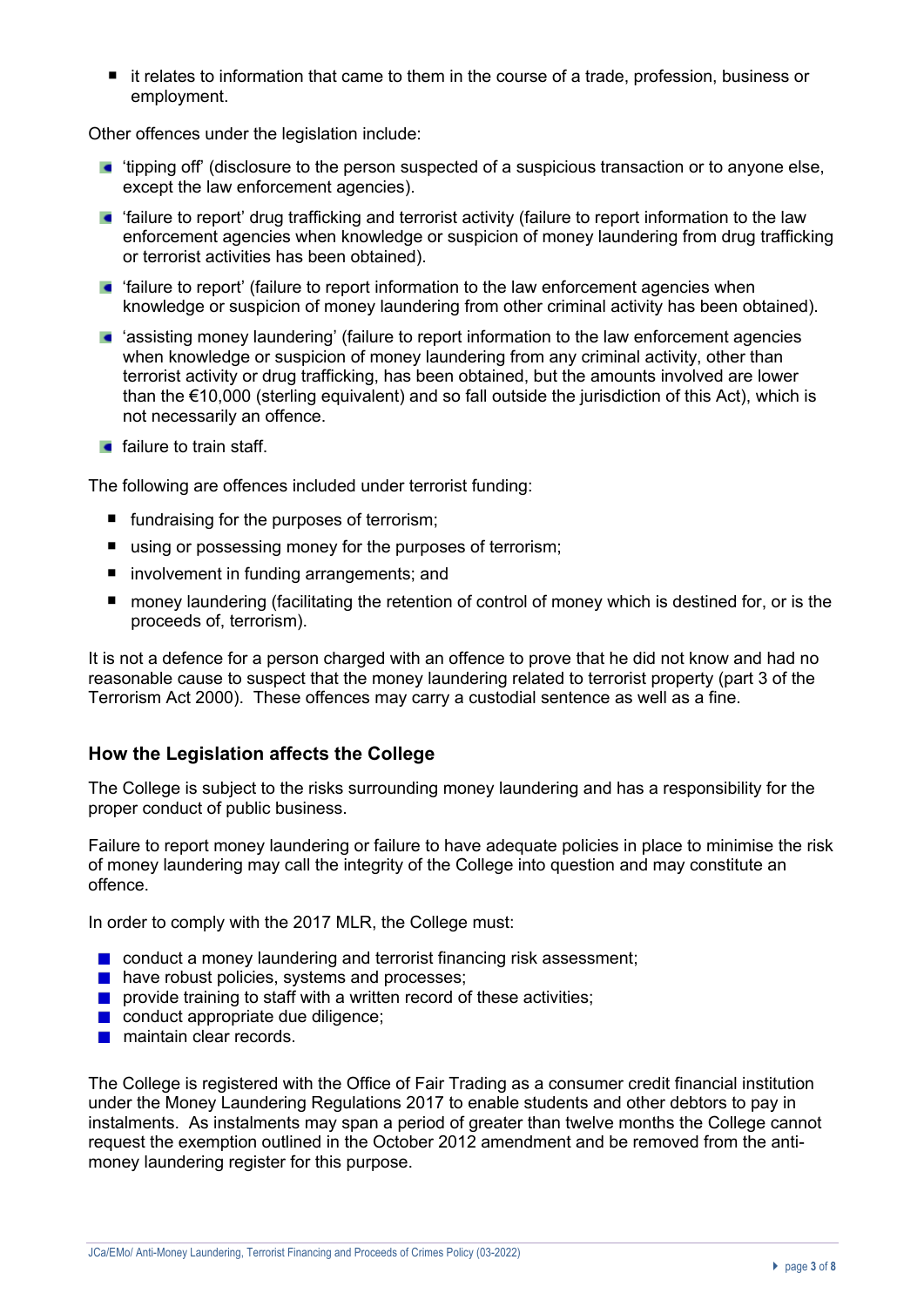The College has a statutory and moral duty to safeguard students. Young people may be targeted as 'money mules'. Should staff have reports of such criminal action, they must report the potential money laundering in accordance with this policy and also refer to the safeguarding policy and take action.

# **PROCEDURE**

#### **What should I do if I suspect a case of Money Laundering/Terrorist Financing?**

If you suspect someone is involved in money laundering**/**terrorist financing you should take care not to alert the suspect to the fact that you believe that this may be taking place and, avoid any confrontation.

You should report your suspicions immediately to your line manager (if practicable and she/he is not implicated) and the Vice Principal/Chief Operating Officer, who acts as the Money Laundering Reporting Officer for Halesowen College, verbally or in writing. If it is possible you should make a copy of any documentation and make a note of the circumstances. You may wish to report a concern under the Whistleblowing Policy whereby the terms of that policy will be followed. Do not remain silent or try to investigate the matter yourself. Avoid informing anyone else about your concerns as this may prejudice an investigation and be a criminal offence. If you are in a face to face situation and suspect money laundering contact your line manager (if practicable and she/he is not implicated) or Vice Principal/Chief Operating Officer as soon as possible. You should continue with the transaction as you would with any other individual in order to minimise the risk of making the individual aware of your suspicions. Once the individual has left the College and/or it is possible to do so report the incident immediately. The Vice Principal/Chief Operating Officer will discuss your suspicion with the Principal and evaluate whether the transaction may be suspicious and whether to seek specialist advice and/or make a report to the National Criminal Intelligence Service (NCIS) and/or Serious Organised Crime Agency (SOCA). All reports made in good faith will be investigated. Under the requirements of The Terrorism Act 2000 each individual has a legal obligation to report where they have information which they know or believe may be of material assistance in;

- **preventing an act of terrorism;**
- securing the apprehension, prosecution or conviction of another person for an offence of terrorism.

Should the money laundering allegation in any way relate to suspected terrorism, the College's policies on Prevent must be adhered to as appropriate.

The Vice Principal/Chief Operating Officer will keep the reporter informed as far as is possible of how the investigation is progressing. Halesowen College cannot guarantee the confidentiality of any member of staff who raises a concern especially as the matter may be referred to the police.

In addition to the College's arrangements to support disclosures of suspicious activity that employees may come across in the course of their work, you may also become aware during nonwork time of activities that raise a suspicion of money laundering or terrorist related activity. Further information is available on the National Crime Agency website.

Should you suspect terrorist activity, a confidential hotline number is available to contact the police 0800 789 321.

### **Routine Procedures**

Staff should alert the Vice Principal/Chief Operating Officer if someone pays into College a sum of money in cash over £1,000, by completing the form attached in Appendix A. Staff should always ask if a card payment is possible, instead of large cash payments. Whenever there is a large cash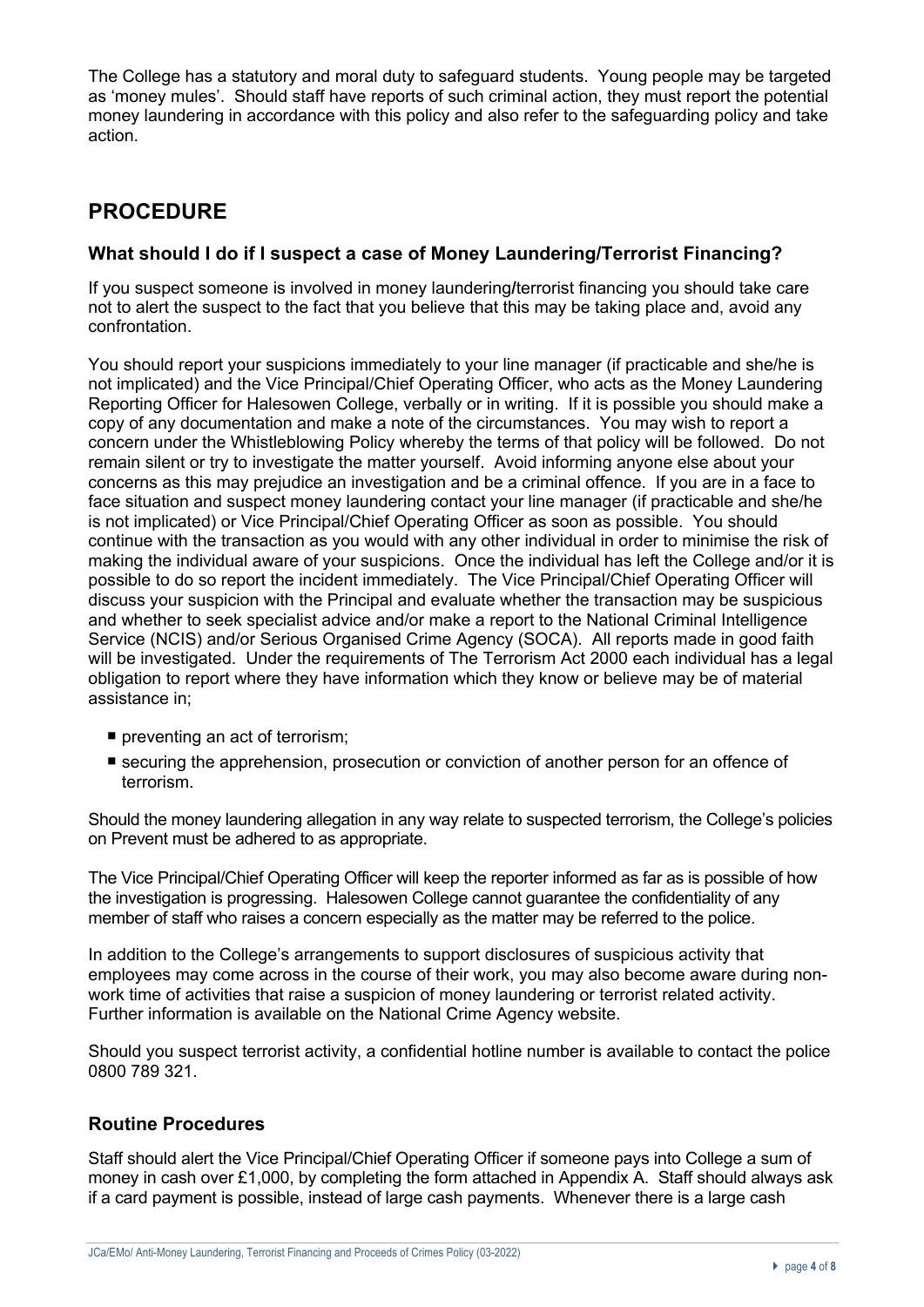transaction the receipting officer must establish the identity of the payee and the purpose of the payment. For payments of cash in excess of £1,000 staff should ask the payee to provide photo ID and attach an appropriate copy to the form in Appendix A. Credits to the bank account in excess of £10,000 should also be reported using the form in Appendix A. Cash payments in excess of £10,000 (sterling equivalent) cannot be accepted.

It is possible to exclude from this procedure:

- § Payment of official invoices debit/credit card.
- Payment direct into the bank from ESFA, Local Authority and Office for Students (including HE partners) provided a satisfactory remittance is received.
- Inter College transfers.

#### **Warning Indicators**

Some warning signs of potential money-laundering activity include:

- $\blacksquare$  receiving a sum of money into the bank or in cash which is not expected;
- people paying large invoices/charges in cash;
- someone acting in a way which makes little financial sense.
- **E** a company or individual acting in a way whereby they are happy to enter into an apparent bad deal;
- acting beyond apparent financial means;
- unnecessary routes through third party accounts;
- use of offshore accounts:
- absence of documentation/lack of audit trail.

## **Money Laundering Reporting Officer**

The Vice Principal/Chief Operating Officer is the Money Laundering Reporting Officer and to whom all initial suspicions should be reported. Her role is to decide whether to send a report or disclosure to the National Crime Agency (NCA). Any report would be made using a Suspicious Activity Report (SAR) via the SAR online system at www.nationalcrimeagency.gov.uk. The NCA will reply to any report within seven days and will advise on further action. Contact details for the Money Laundering Officer are;

Jacquie Carman Vice Principal/Chief Operating Officer Room 1.114, Whittingham Road Direct Line: 0121 602 7648 Email: jcarman@halesowen.ac.uk

#### **Summary**

Robust money laundering procedures are essential for the College and its staff to comply with responsibilities and legal obligations. It falls to individual members of staff, as well as to the College itself, to follow these procedures rigorously.

Breaches of this Policy will be dealt with under the Staff Disciplinary Procedure and may also be a criminal offence subject to a fine, and/or imprisonment. It is therefore essential to disclose a genuine suspicion.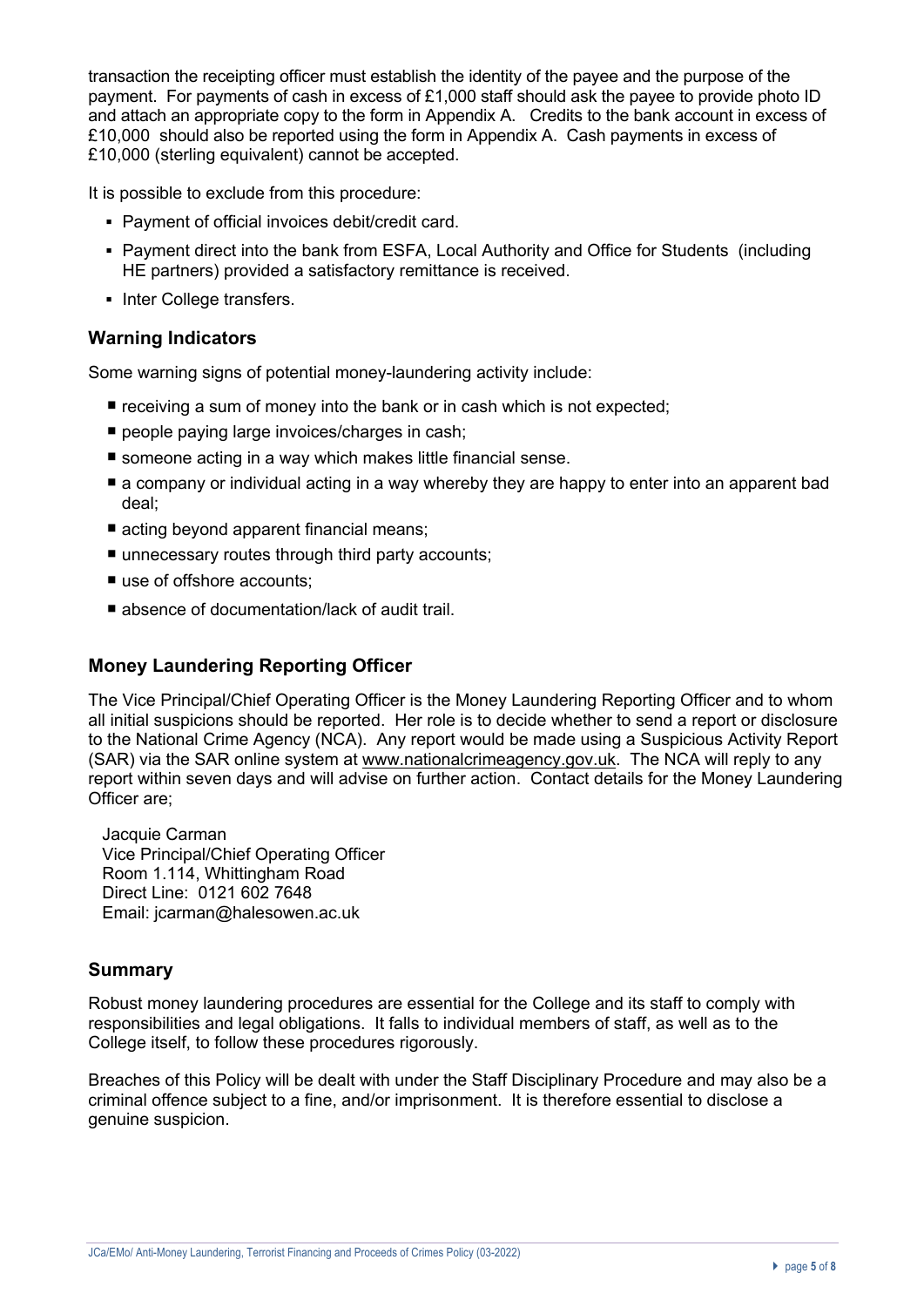## **Policy Review**

This policy will be reviewed annually in accordance with College procedures.

### **Review**

| <b>Reviewed/Approved</b> | <b>By</b>              | <b>Date</b> |
|--------------------------|------------------------|-------------|
| Updated by               | Jacquie Carman         | 17.02.2022  |
| Approved by              | <b>CLT</b>             | 07.03.2022  |
|                          | <b>Audit Committee</b> | 08.03.2022  |
|                          | Corporation            | 30.03.2022  |
| Date of Next Review      |                        | 01.03.2023  |
| Website                  | Yes / No               | Yes         |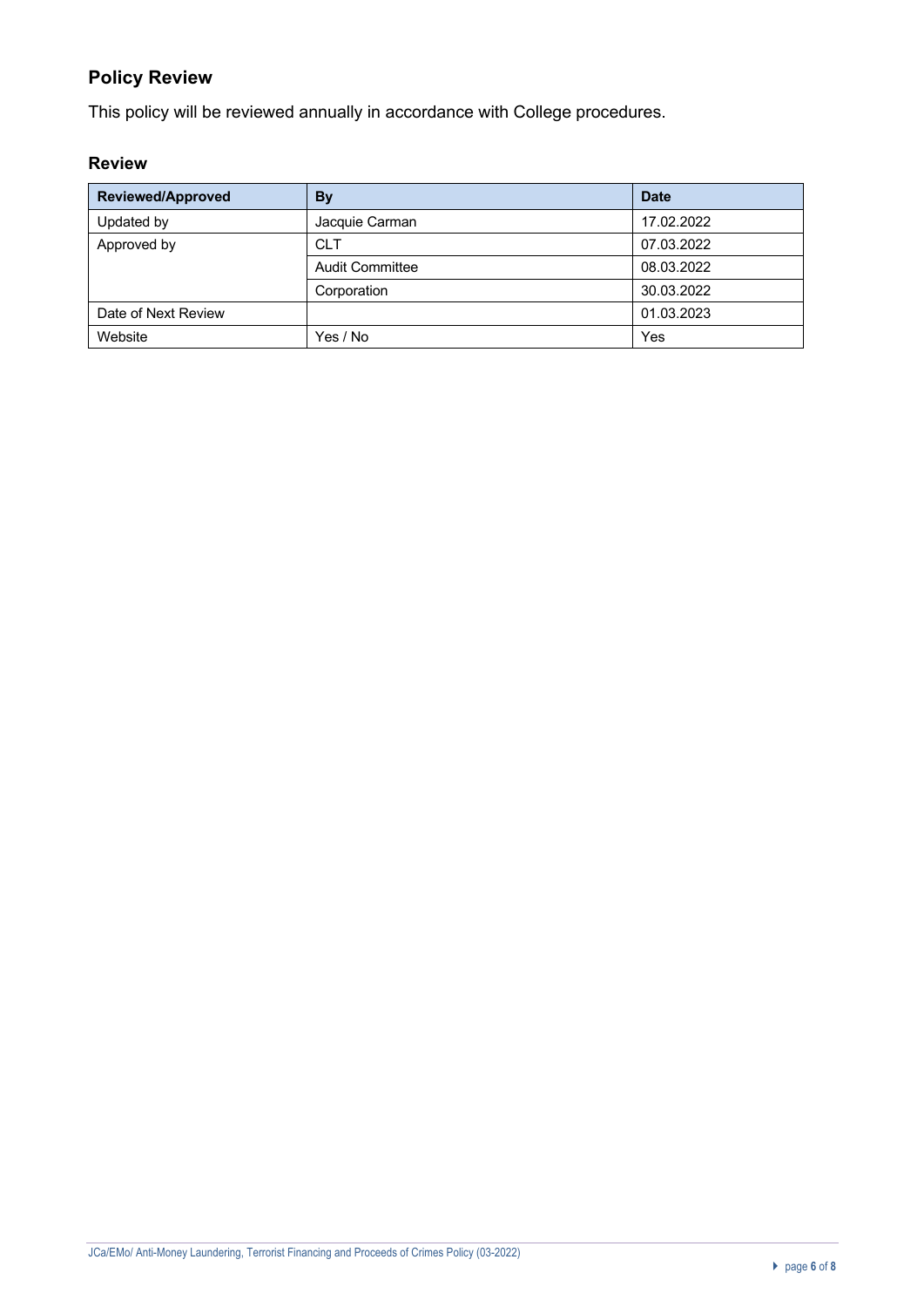

# **Payments Received in Excess of £10,000 (single transaction) and Cash Paid over £1,000**

Date received \_\_\_\_\_\_\_\_\_\_\_\_\_\_\_\_\_\_\_\_\_\_\_\_\_\_\_\_\_\_\_\_\_\_\_\_

#### **Method**

- Cash (£1,000)
- $\Box$  Cheque (£10,000)
- $\Box$  Direct to Bank Account (£10,000)

**Payee Payee** 

**Contact Details (if cash payment)** 

- 
- 
- 
- 

#### Account banked to **Nature/purpose of payment**

\_\_\_\_\_\_\_\_\_\_\_\_\_\_\_\_\_\_\_\_\_\_\_\_\_\_\_\_\_\_\_\_\_

- $\Box$  College  $\Box$  Tuition/exam fees
- $\Box$  HCE  $\Box$  Nursery fees
- $\Box$  LSF  $\Box$  Hire of facilities
- $\Box$  Euro Account  $\Box$  Other (specify)

Please attach any remittance advice/additional information and forward to College Accountant or Vice Principal/Chief Operating Officer.

 $\_$ 

 $\_$ 

Payment checked to ensure a bonafide payment to Halesowen College

Signed \_\_\_\_\_\_\_\_\_\_\_\_\_\_\_\_\_\_\_\_\_\_\_\_\_\_\_\_\_\_\_\_\_ Date \_\_\_\_\_\_\_\_\_\_\_\_\_\_\_\_\_\_\_\_\_\_\_\_